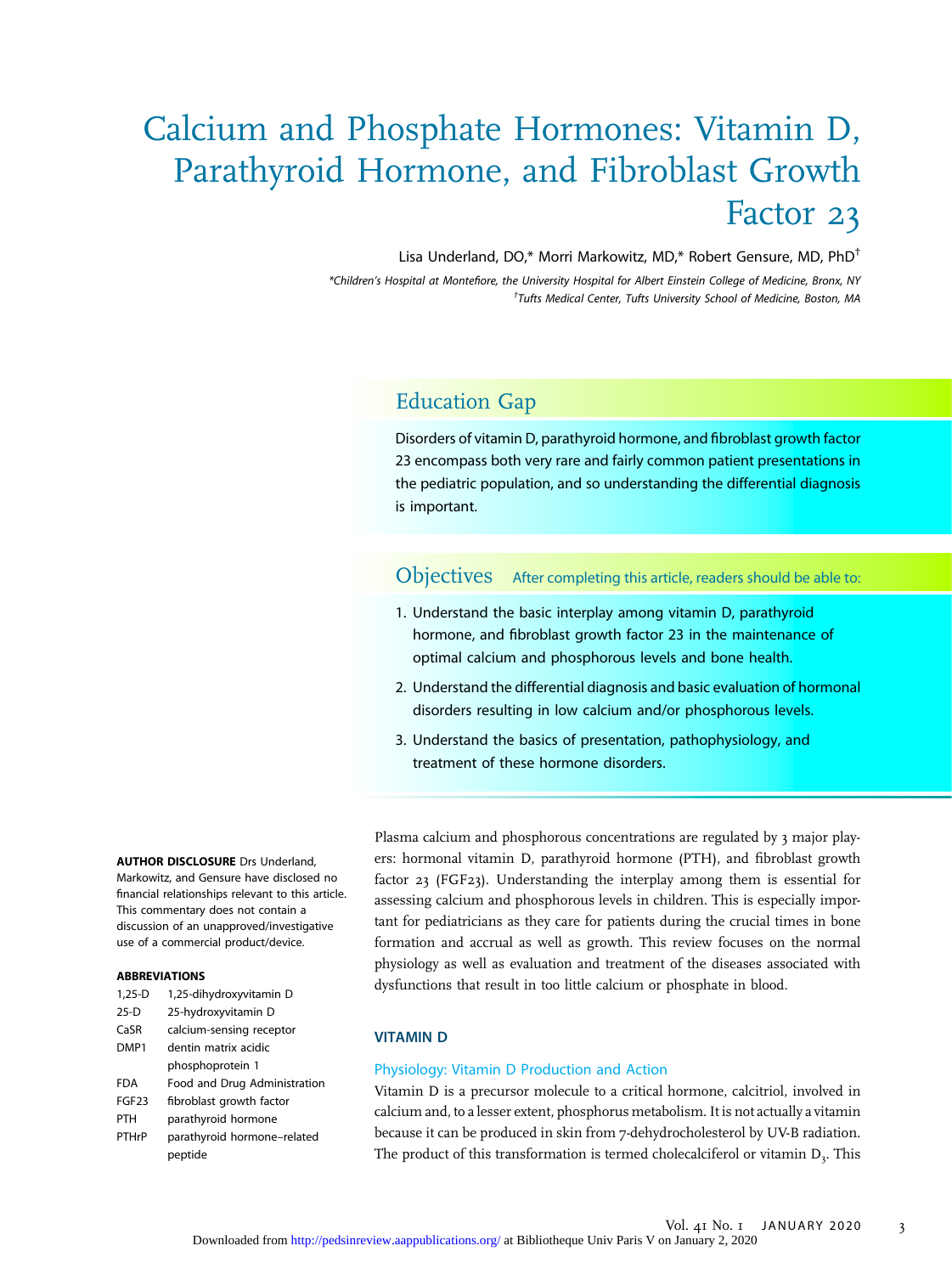process is self-regulating, preventing vitamin D intoxication even in the setting of large amounts of sunlight exposure. A very similar compound, ergocalciferol (also called vitamin  $D<sub>2</sub>$ ) is derived from irradiation of certain plants and fungi and can also be converted to calcitriol. Dietary sources of either vitamin D are found naturally in shiitake mushrooms, cod liver oil, (1) and oily fish, and as an additive in foods such as milk and orange juice. (2)

Both ergocalciferol and cholecalciferol are 25-hydroxylated in the liver, producing 25-hydroxyvitamin D (25-D). This intermediate metabolite is inert (3) and functions mainly as a storage form of D. It has a relatively long serum halflife of 3 weeks and is, therefore, the level measured when assessing vitamin D sufficiency status in a patient.  $(3)(4)$  In multiple tissues, but especially in the proximal renal tubule, it can be further hydroxylated to form 1,25-dihydroxyvitamin D (1,25-D) (calcitriol), which is the active form. PTH (discussed later herein) is an important factor in this process. The kidney is the source of hormonal calcitriol, which has a serum halflife of only a few hours. (4) In its target tissues, calcitriol binds to its specific cytoplasmic vitamin D receptor but also requires a co-receptor, RXR. Together, this trio can attach to the vitamin D response elements on the DNA molecule to affect more than 300 genes in a tissue-specific manner. One target tissue of hormonal calcitriol is the intestine, where its net effect is to increase the absorption of calcium and phosphorous, thereby providing the building blocks for bone mineralization. (2)(4) Renal calcitriol production is increased by PTH and hypophosphatemia and is decreased by FGF23 and calcitriol. (4) Defects anywhere along this pathway can result in rickets.

#### Physiology: Vitamin D Reference Ranges

Severe vitamin D deficiency has been defined by the American Academy of Pediatrics as a 25-D level less than 5 ng/mL  $\langle$  <12.5 nmol/L), mild to moderate deficiency as 5 to 15 ng/mL  $(12.5-37.4 \text{ nmol/L})$ , insufficiency as 16 to 20 ng/mL  $(39.9-$ 49.9 nmol/L), and sufficiency as 21 to 100 ng/mL (52.4– 249.6 nmol/L). (4) Infants should be provided with 400 IU of vitamin D, especially if they are breastfed, because human milk is vitamin D deficient. These levels are intended to prevent the development of rickets in children and do not address other possible vitamin D–related health outcomes that remain under study, such as its role in autoimmune disease prevention and infection control and as an antineoplastic agent. Sufficiency can be achieved either by the daily ingestion of 400 IU of vitamin D in food or supplement or by limited midday summer sunlight exposure of exposed sunscreen-free skin for approximately  $20$  to  $30$  minutes.  $(5)$ 

## Pathology: Rickets

Rickets. Rickets is defined as inadequate mineralization in a growing bone, thereby impacting the growth plate/ metaphyseal region. (4) A lack of adequate mineralization is termed osteomalacia; hence, adults can develop osteomalacia but not rickets. (3) 25-D levels less than 10 ng/mL  $\langle$  < 25.0 nmol/L) are often seen in the setting of nutritional rickets. (1) Estimates of the prevalence of rickets vary from 5 to 9 cases per 1 million children in the United States, and most will be due to nutritional deficiencies of vitamin D and/or calcium intake and absorption.  $(5)(6)$ 

Symptoms related to vitamin D disorders include delayed motor milestones, weakness, delayed tooth eruption, abnormalappearing teeth due to enamel hypoplasia, bone pain, infections (especially pulmonary ones), and short stature. Hypocalcemia may occur, resulting in additional symptoms, including muscle cramps, paresthesia, numbness, tetany, seizures, and laryngospasm. (2)

Multiple skeletal findings may be found on physical examination, including cranial bone softening (craniotabes), delayed fontanelle closure, frontal bossing, deformities of the long bones typically leading to bowleggedness or knock-knee appearance in the lower extremities, widened wrists and ankles with the medial malleoli containing a double bump (a mid-malleolus groove that runs parallel with the plane of the foot), and rib deformities such as a rachitic rosary (which describes palpable enlargements at the costochondral junctions), (4) pectus carinatum, pectus excavatum, and, in severe cases, a horizontal indentation of the lower ribs at the insertion points of the diaphragm called the Harrison groove.

Assessment includes dietary intake of minerals and vitamin D, sunlight exposure, family history of short stature, poor dentition, consanguinity, alopecia, and other orthopedic abnormalities. (4) Nutritional rickets can also be due to poor intake of calcium and not related to vitamin D intake, (5) and these patients will have 25-D levels within the reference range.

Risk Factors for Vitamin D–Deficient Rickets. Vitamin D deficiency is the most common cause of rickets and continues to be seen worldwide, even in developed countries. Less common are disorders of vitamin D metabolism. These can arise from inherited mutations of critical genes, leading to calcitriol production or activity or secondary to other diseases that interfere with absorption, conversion, or retention of vitamin D and its metabolites. Risk factors include having darker skin, living in northern latitudes, maternal vitamin D deficiency, decreased sun exposure, winter season, malnutrition, being breastfed beyond 3 months (hence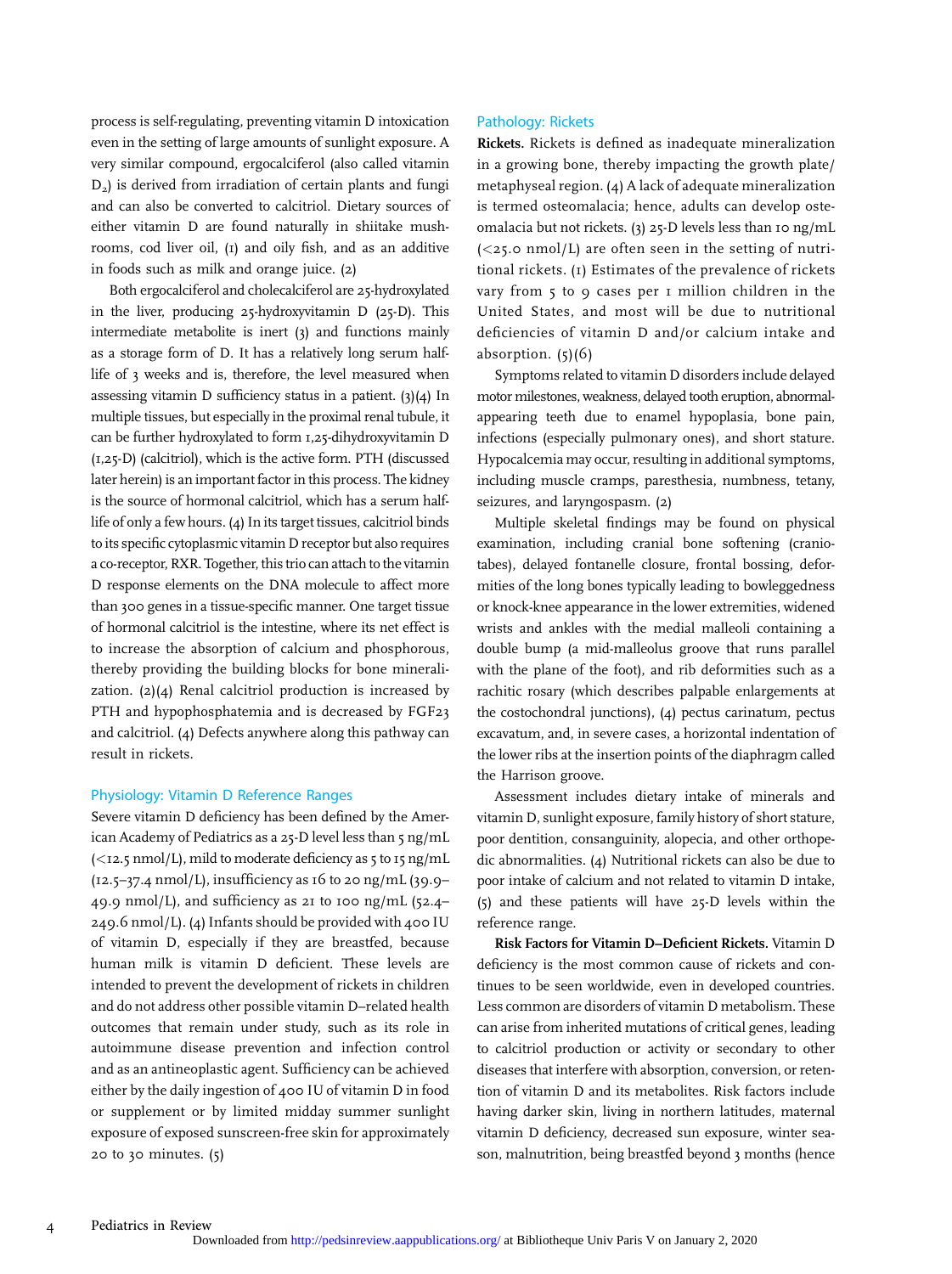the recommendation that breastfed infants and those receiving  $\langle$  1 liter of formula daily should be supplemented with vitamin D), malabsorption, liver failure, biliary atresia, renal insufficiency, obesity, cystic fibrosis, inflammatory bowel disease, asthma, and sickle cell anemia. (4) In renal insufficiency there is decreased formation of calcitriol. (6) Anticonvulsants can also cause low 25-D levels by affecting liver metabolism. (6)

Laboratory Findings. To assess vitamin D disorders, testing may include measurement of levels of serum total and ionized calcium, phosphorous, alkaline phosphatase, magnesium, PTH, blood urea nitrogen, creatinine, 25-D, and 1,25-D. A spot urine sample for calcium and creatinine measurement and urinalysis should be obtained. Urine phosphorous may also be assessed if hypophosphatemic rickets is suspected. (5) Expected findings will be an abnormal vitamin D metabolite level, ie, low 25-D; low or normal serum calcium, phosphate, and bicarbonate; and elevated alkaline phosphatase (due to increased bone turnover) and PTH levels. (6) Of note, because 25-D is the storage form, assessment for sufficiency is best evaluated by measuring this level. In the initial stages, a secondary hyperparathyroidism is able to maintain normal calcium levels. As the disease progresses the patient is unable to maintain normal calcium levels even in the setting of an elevated PTH level. In the presence of low 25-D levels, 1,25-D levels are not interpretable. (5)

Knee or wrist radiographs may be performed, which may demonstrate fraying and widening of the metaphysis and widening of the physis. (5)

Treatment for Nutritional Rickets. Previously, stoss therapy has been used consisting of giving 200,000 to 600,000 IU of vitamin D as a single dose, but this is not available in the United States. (7) Guidelines vary. The Endocrine Society has endorsed both vitamin D 50,000 IU weekly for 6 weeks and lower-dose daily supplementation, eg, 5,000 IU daily. (7)

In the setting of vitamin D deficiency and elevated PTH and alkaline phosphatase levels, higher intakes of calcium than the recommended daily allowance for age are needed to counteract hungry bone syndrome in which calcium is taken up in large amounts by the bone for healing. (3)

Monitoring includes measurement of serum calcium, PTH, and phosphorous levels. Urine calcium to creatinine ratios should be monitored and should be less than 0.25 because hypercalciuria can increase the risk of nephrocalcinosis. (3) Repeated radiography may also be obtained, but biochemical improvements are generally sufficient to indicate healing. Improvement in physical examination findings takes months. (5)

Nonnutritional Rickets Due to Vitamin D Problems. The most common forms of rickets are nutritional, but some rare causes can be genetic. (3) Liver disease may impair vitamin D to 25-D conversion; some drugs may stimulate alternate catabolic pathways, resulting in destruction of vitamin D rather than its conversion to 25-D. Vitamin D– dependent rickets type 1 is a consequence of mutations in the  $1\alpha$ -hydroxylase gene preventing formation of calcitriol; 25-D levels are normal, with low 1,25-D levels and secondary hyperparathyroidism. It is inherited in an autosomal recessive manner. Vitamin D–resistant rickets (vitamin D– dependent rickets type 2) is the result of an impaired or absent vitamin D receptor (4) or postreceptor issues. Because the defect is at the receptor level, 25-D levels (the storage form) are normal and calcitriol levels (the active form) are markedly elevated. (6) The latter is sometimes associated with alopecia. (5)

Treatment of vitamin D–dependent rickets type I is with replacement doses of calcitriol. The dose is  $0.25$  to 2  $\mu$ g daily (10–40 ng/kg per day). In the most severe forms of vitamin D–resistant rickets, continuous intravenous calcium infusions may be required. In lesser forms, large doses of calcitriol may be sufficient. (5)

#### PARATHYROID HORMONE

#### Physiology

PTH serves as the primary regulator of serum calcium. PTH acts directly through its target tissues, bone, and kidney to increase release of calcium from bony stores and decrease calcium excretion, and through vitamin D activation acts indirectly to increase intestinal calcium absorption. PTH also causes the release of phosphorus from bone, but because of direct effects in the kidney to increase phosphorus excretion, the net effect of PTH is to lower serum phosphorus levels.

#### Physiological Effects

PTH is a peptide hormone produced in the parathyroid gland. The PTH receptor is a protein-coupled receptor that is cell membrane bound. This is in contrast to calcitriol, whose receptor is in the cell, thus requiring cell entry for activity. The PTH signals primarily through activation of the G protein Gs-alpha, which, in turn, activates adenylate cyclase and increases intracellular cyclic adenosine monophosphate. The PTH receptor can also signal through coupling to the G protein Gq and stimulate the inositol-trisphosphate system. (8) The action of PTH in the kidney is to increase calcium absorption by increasing sodium-calcium cotransport in the distal convoluted tubule. It also increases the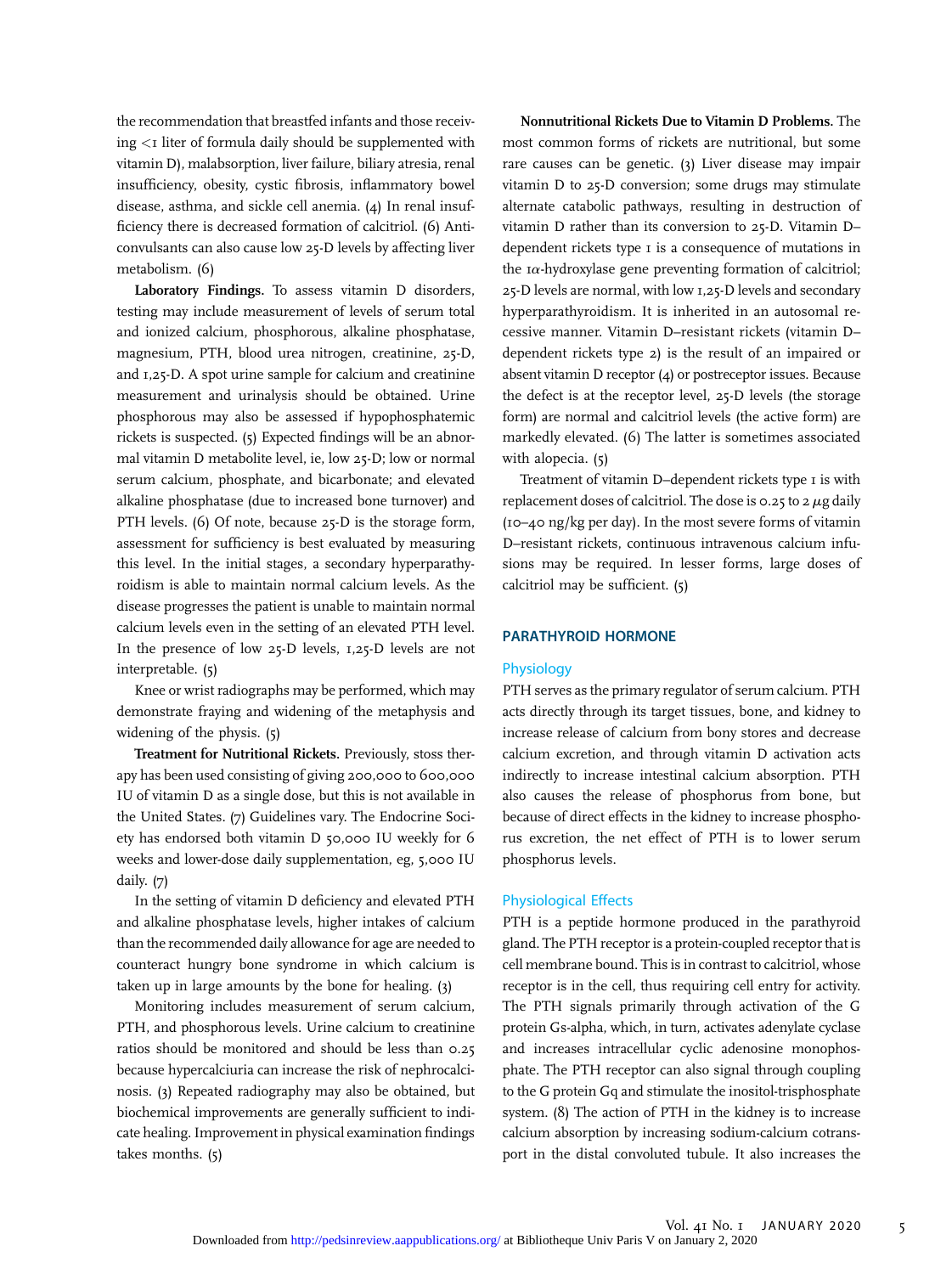activity of the enzyme  $1\alpha$ -hydroxylase, which converts 25-D to its active form, calcitriol, which ultimately increases intestinal calcium (and phosphorus) absorption. PTH also sequesters phosphate transporters NaPi-2 from the proximal renal apical membrane, which increases phosphate excretion. The net result is increases in body calcium and decreases in body phosphate amounts.

The action of PTH in the bone is complex. PTH/PTHrelated peptide (PTHrP) receptors are found on osteoblasts, which stimulate bone formation. This activation also increases expression of receptor activator of nuclear factor-kB and macrophage colony-stimulating factor by the osteoblasts, which induces osteoclast precursor cells to form active osteoclasts and increase bone removal. The net effect is to increase bone turnover and, with continuous exposures, to increase bone reabsorption.

#### Pathology: Hypoparathyroidism

Causes. Hypoparathyroidism can result from primary dysfunction of the parathyroid glands or from secondary suppression of PTH production. Primary glandular dysfunction is usually the result of either an inherited disorder or thyroid or parathyroid surgery. Secondary suppression is most typically seen as a physiological response to hypercalcemia or with defects in calcium sensing. Last, there are disorders of PTH resistance, called pseudohypoparathyroidism, in which PTH levels are elevated but the target tissues are not responsive.

Primary hypoparathyroidism can be seen with several inherited disorders. 22q11.2 deletion syndrome (DiGeorge syndrome), or velocardiofacial syndrome, is a well-known disorder of absent thymus and failure of the parathyroid glands to develop. It is caused by a deletion on chromosome 22. The hypoparathyroidism that results can be variable, with some patients having transient hypocalcemia after birth and during infancy or with stress, but normal serum calcium levels at other times. Defects in the GCMB gene, which are either autosomal recessive or dominant negative, can lead to failure of the parathyroid glands to develop. Hypoparathyroidism from autoimmune destruction of the parathyroid gland can be seen as part of autoimmune polyglandular syndrome type 1, associated with defects in the AIRE gene. Regarding acquired disorders that can cause hypoparathyroidism, the most common is postsurgical. The parathyroid glands may be removed intentionally as a treatment for hyperparathyroidism or unintentionally during thyroidectomy. Thyroid surgery will often result in transient hypoparathyroidism because the glands can become temporarily inflamed from manipulation from the procedure.

Extracellular calcium concentrations are perceived by a transmembrane-bound calcium-sensing receptor (CaSR). Gain-of-function mutations of the CASR gene can mimic hypercalcemia, resulting in reduced PTH release, thus causing hypocalcemia. Because these same CaSRs are also located in the renal tubules, they also respond as if the extracellular calcium concentration is elevated although it is actually low, and this results in inappropriate increased calcium excretion. The increased calcium excretion can lead to nephrocalcinosis and eventual kidney failure. This combination of low PTH, low serum calcium, and high urine calcium levels is unique to this disorder, leading to the name familial hypercalciuric hypocalcemia. One allele of the CaSR is sufficient to cause this syndrome, thus the inheritance is autosomal dominant. (9)

Pseudohypoparathyroidism is a syndrome of resistance to PTH. The PTH levels are elevated, but because of the lack of tissue responses, calcium levels are low. Most hormone resistance syndromes are caused by a defect in the receptor. However, in the case of PTH, the receptor is shared with the paracrine factor PTHrP. Defects in the PTH/PTHrP receptor result in hypocalcemia and elevated PTH levels; however, the most prominent phenotype is the deranged growth plates from impaired PTHrP signaling. As a result, the long bones do not grow, and the syndrome, Bloomstrand chondrodystrophy, is lethal in the neonatal period. (10)

In traditional pseudohypoparathyroidism, the defect is not in the PTH/PTHrP receptor but rather in the downstream signaling G protein Gs-alpha. In pseudohypoparathyrodism type 1A, there is a coding defect in GNAS1, which encodes Gs-alpha. Although GNAS1 is located on an autosome (chromosome 20), the inheritance of this syndrome is neither dominant nor recessive. GNAS1 is expressed only from the maternally inherited allele in the kidney (termed paternal imprinting); thus, hormone resistance occurs only if the defect is inherited from the mother. In the bone, GNAS1 is expressed from both alleles equally. There is a mild growth plate defect that leads to short stature, bone spurs, and round face, which is termed Albright hereditary osteodystrophy, which occurs regardless of which parent transmitted the defect. In pseudohypoparathyroidism type 1B, there is no coding defect in GNAS1, but the DNA methylation tags that distinguish the maternal and paternal chromosomes are disrupted. Because these tags are placed before the gametes form a zygote, the hormone resistance is again seen only if the defect is inherited from the mother. Defects inherited from the father show no phenotype; there is no associated Albright hereditary osteodystrophy in pseudohypoparathyroidism type 1B. Hormone resistance can also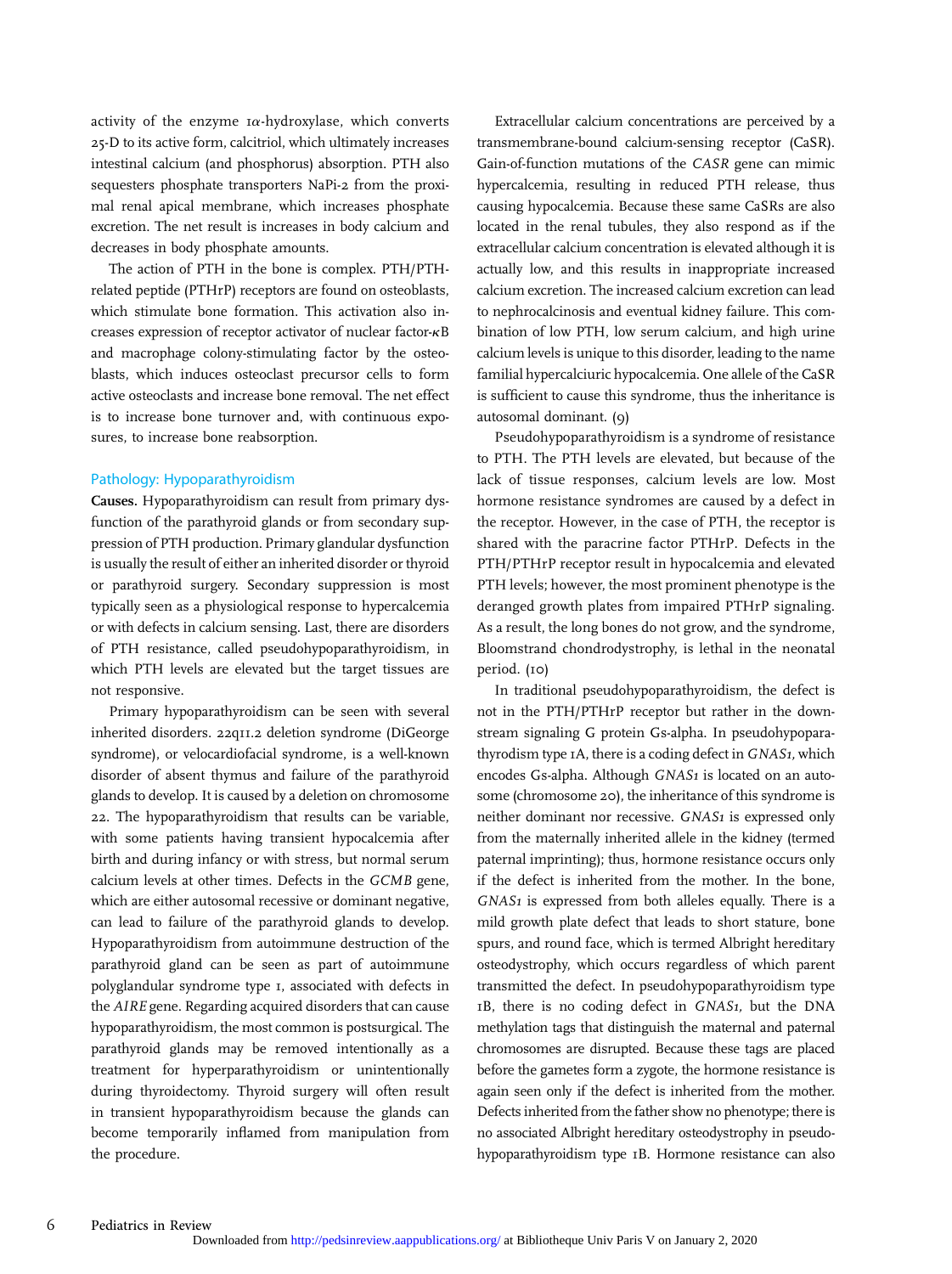occur if both copies of chromosome 20 are inherited from the father, a genetic defect termed paternal isodisomy. (11)

Signs and Symptoms. Hypoparathyroidism causes hypocalcemia, which results in most of the signs and symptoms. Hypocalcemia often presents as seizures. There are signs of muscle hyperactivity (Chvostek and Trousseau signs), cramping, tetany, and paresthesia, but hypocalcemia is often asymptomatic before becoming severe enough to cause a seizure. Interestingly, hypoparathyroidism is not harmful to the bones; in fact, patients with hypoparathyroidism have slower bone turnover and increased bone mineral density.

Diagnosis. Hypoparathyroidism can be confirmed by measuring PTH levels at the time of hypocalcemia. There will be an absence of expected PTH response to the hypocalcemia, resulting in either low or inappropriately normal PTH levels. Pseudohypoparathyroidism can be much more difficult to diagnose. The PTH resistance develops over time; in genetically at-risk individuals, changes can be seen after the first year of life, but in sporadic cases the disorder often presents with a hypocalcemic seizure at 8 to 10 years of age. The degree and time to develop PTH resistance can vary within a family. Familial hypercalciuric hypocalcemia can be diagnosed based on the finding of elevated urine calcium and low PTH levels at the time of hypocalcemia.

Therapy. Although PTH analogues are available as treatment for severe osteoporosis, they are rarely used and are not Food and Drug Administration (FDA) approved for the treatment of hypoparathyroidism. PTH analogues have a very short half-life in the serum; maintaining serum calcium would require multiple daily injections. Instead, hypoparathyroidism is generally treated with a combination of oral calcium supplements and activated calcitriol, thus bypassing the lack of PTH stimulation of calcitriol production. With activating mutations of the CaSR, there is additional concern that treating hypocalcemia will result in further increases in calcium excretion, worsening nephrocalcinosis. Thus, patients with this disorder are treated the same way, although the goal for serum calcium level is much lower, just above the level for preventing hypocalcemic seizures.

## FGF23 AND PHOSPHATE METABOLISM

## Physiology

Three hormones largely regulate inorganic phosphate (Pi) homeostasis in humans: PTH, FGF23, and calcitriol (Table 1). The first 2 downregulate the amount of Pi in the body by increasing urinary Pi excretion, and the latter enhances intestinal Pi absorption and urinary conservation.

FGF23 is believed to act on the proximal renal tubule cell. For activity it requires the co-receptor klotho. Activation results eventually in the removal of the phosphate-capturing molecules, the NaPi cotransporters IIa and IIc from the luminal (apical) side of the cell. FGF23 also inhibits the production of calcitriol, preventing an increase in intestinal Pi absorption. Simultaneously, FGF23 increases the production of the enzyme that diverts 25-D toward 24 hydroxylation, resulting in inactive 24,25-dihydroxyvitamin D production. Through these mechanisms, FGF23 decreases body levels of Pi.

FGF23 is produced in osteocytes/osteoblasts. Its production, stimulation, and degradation are controlled by an everincreasing list of factors, including the enzyme GALNT3 (polypeptide N-acetylgalactosaminyltransferase 3) and kinase FAM20C (family with sequence similarity 20, member C).

#### Pathology

The pediatric bone disease that develops as a result of chronic hypophosphatemia is termed hypophosphatemic rickets. Excess FGF23 activity has multiple causes, but the skeletal findings are those common to other etiologies of rickets (as described earlier in the "Vitamin D" section). Anecdotally, it seems that the lower extremities are more profoundly deformed than in the vitamin D disorders, although this may reflect the greater difficulty in treating hypophosphatemic disorders and, thus, the longer duration of active bone disease in these weightbearing long bones.

FGF23 as the cause of hypophosphatemic osteomalacia was first discovered in a patient with the autosomal dominant form. The FGF23 gene mutation made FGF23

| <b>UPREGULATORS</b> | <b>DOWNREGULATORS</b>                                             |
|---------------------|-------------------------------------------------------------------|
| Phosphate           | Dentin matrix acidic phosphoprotein 1                             |
| Calcitriol          | Ectonucleotide pyrophosphatase/<br>phosphodiesterase 1            |
| Parathyroid hormone | Phosphate-regulating endopeptidase<br>homolog on the X chromosome |
| Leptin              | Iron                                                              |

## TABLE 1. Fibroblast Growth Factor 23 Regulators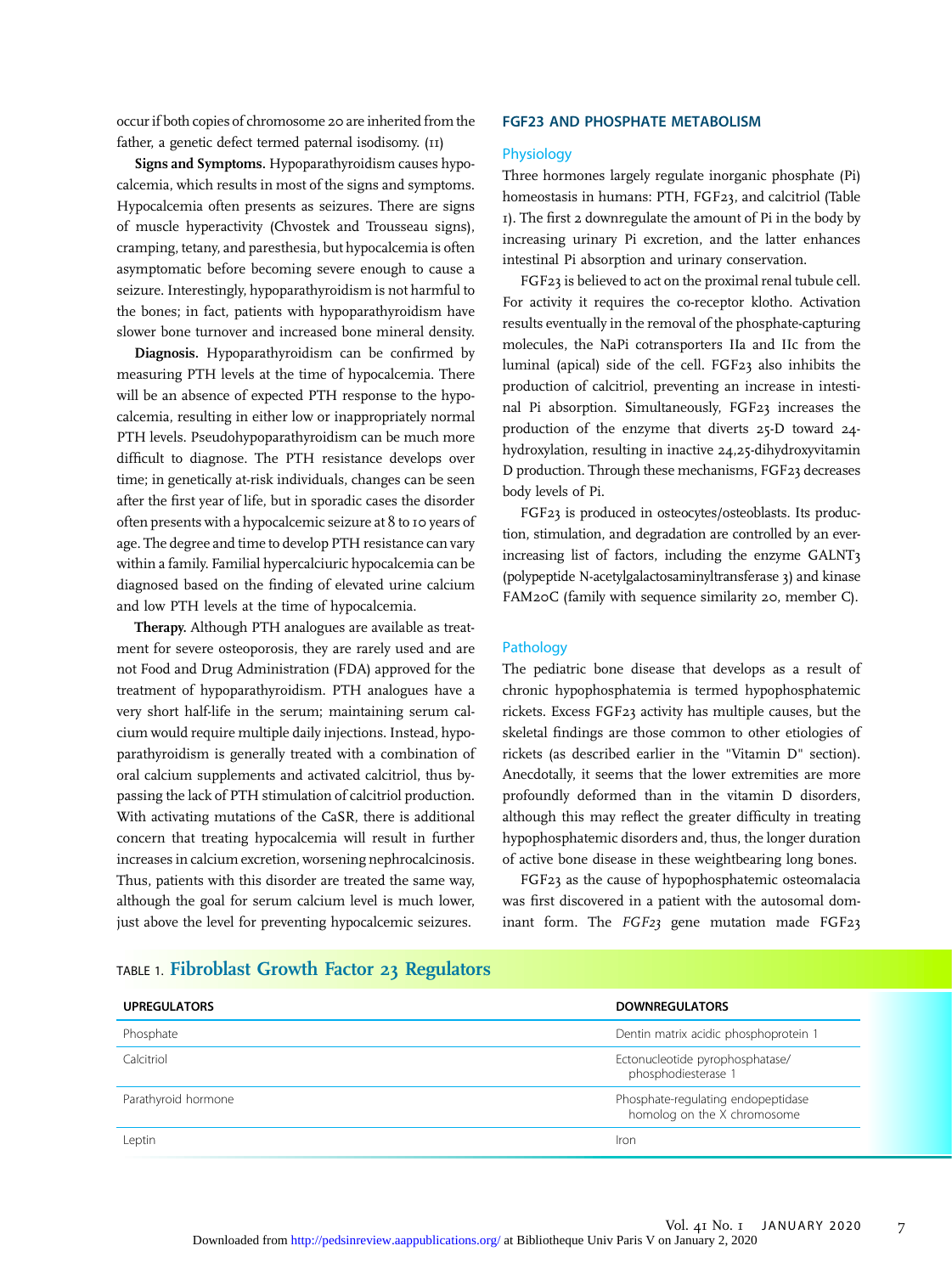resistant to degradation, allowing for its accumulation and persistence. Although this partially explains high levels once produced, it does not account for the initial stimulus to production in the face of hypophosphatemia. In addition, given its congenital nature, the typical appearance of FGF23 in adolescence and adulthood also implies that other factors are important. One such factor seems to be iron status. Iron deficiency anemia is a stimulus for FGF23 production. Because the mutant product is resistant to degradation, levels rise. Because iron deficiency is corrected, hormone levels decline. In people with normal FGF23 genes, iron deficiency also results in increased FGF23 production, but only inactive fragments are found in the circulation.

The most common form of genetic hypophosphatemic rickets is due to an X-linked mutation in the phosphateregulating neutral endopeptidase gene (PHEX). The product of this gene is a transmembrane-bound enzyme receptor. The substrate for the external portion of the receptor is 1 of several members of a family of molecules called the SIBLINGs (small integrin-binding ligand, N-linked glycoprotein molecules). All the SIBLINGS contain a region rich in serine and aspartate termed an ASARM (acidic serine aspartate-rich MEPE-associated motif) that are capable of preventing mineralization. PHEX works together with another receptor to bind several members of the SIBLING family. One of particular importance is dentin matrix acidic phosphoprotein 1 (DMP1). The ASARM region of DMP1 binds to and is degraded by PHEX and the other end binds to the integrin. Attachment to the integrin signals intracellular degradation of FGF23 into C- and N-terminal fragments that are released from the osteocyte. Thus, x-linked mutations in PHEX or homozygous autosomal mutations in DMP<sub>I</sub> will result in increased FGF23 production, leading to hypophosphatemia and hypomineralization.

Two other recessive forms of hypophosphatemic rickets have been described. The enzyme ENPP1 (ectonucleotide pyrophosphatase/phosphodiesterase family member) combines phosphates to form pyrophosphate and manages the Pi to pyrophosphate ratio in bone and other locations. Its dysfunction results in ectopic calcifications in the aorta, kidney, and joints. The connection to the elevated FGF23 levels sometimes observed in this disease is not clear. The third recessive form is due to mutations in the kinase FAM20C. It is typically lethal, but of the few survivors, one case of rickets with elevated FGF23 levels has been reported.

Several genetic diseases involving somatic mosaicisms are associated with hypophosphatemic rickets. In one, epidermal nevus syndrome, excess FGF23 either is produced by the skin lesion(s) or its production is induced in bone cells by another biochemical made in the skin lesion. Typically patients have too many lesions to remove to achieve a cure.

Some children with McCune-Albright syndrome, due to an activating mutation in the GNAS gene involved G protein signaling, have bone lesions that produce excess FGF23. Thus, their skeletal disease can be multifactorial. The hypophosphatemic rickets component could be cured if only a few bone FGF23-producing lesions are present and can be identified and removed.

Tumor-associated osteomalacia was the first to give rise to the concept that the body produced phosphaturic molecules

|                                  | FGF23<br><b>EXCESS</b> | <b>VITAMIND</b><br><b>DEFICIENCY<sup>b</sup></b> | 1 <sub>a</sub> -HYDROXYLASE<br><b>DEFICIENCY</b> | <b>VITAMIND</b><br><b>RESISTANCE</b> |   | HYPOPARATHYROIDISM PSEUDOHYPOPARATHYROIDISM |
|----------------------------------|------------------------|--------------------------------------------------|--------------------------------------------------|--------------------------------------|---|---------------------------------------------|
| Calcium                          | N                      | N/L                                              |                                                  |                                      |   |                                             |
| Phosphorous                      |                        |                                                  |                                                  |                                      | н | Н                                           |
| Alkaline phosphatase H           |                        | H                                                | н                                                | H                                    | N | Н                                           |
| PTH                              | N                      | H                                                | Н                                                | $\mathsf{H}$                         | N | Н                                           |
| 25-vitamin D                     | N                      |                                                  | N                                                | N                                    | N | Ν                                           |
| $1,25-$<br>dihydroxyvitamin<br>D | N/L                    | L/N/H                                            |                                                  | Н                                    |   |                                             |

# TABLE 2. Differential Diagnosis: Hormonal Disorders Resulting in Low Calcium and/or Phosphorous Levels $a$

Abbreviations: FGF23= fibroblast growth factor 23, H=high, L=low, N=normal, PTH=parathyroid hormone.

<sup>a</sup>N, L, and H refer to reference range values in healthy populations.

b Vitamin D deficiency can be defined biochemically by a 25-hydroxyvitamin D level less than 20 ng/mL (<50.0 nmol/L) alone without other biochemical abnormalities. This table indicates the eventual expected biochemical consequences of vitamin D deficiency.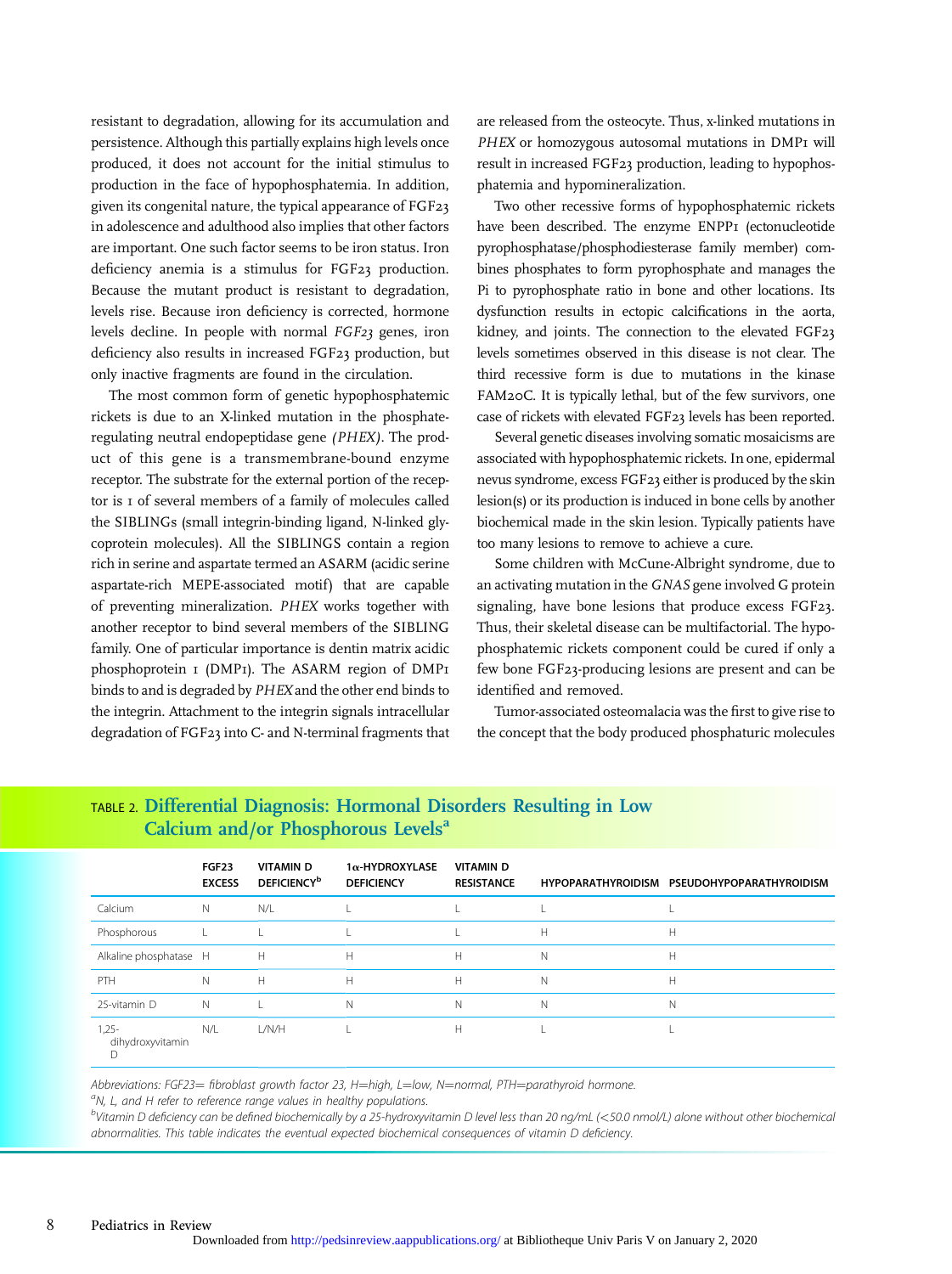other than PTH. These were termed phosphatonins. With the discovery of FGF23 it soon became evident that these mesenchymal tumors produced this protein in abundance. Being small and difficult to locate, treatment is often similar to that for the congenital forms of hypophosphatemic rickets. However, if located, surgical excision is curative.

#### Evaluation

Laboratory and radiographic findings consistent with biochemical and radiologic rickets are typically seen. An inappropriately elevated intact FGF23 level for the degree of hypophosphatemia is highly suggestive of the diagnosis, and this can often be confirmed by appropriate genetic analyses (Table 2).

#### **Treatment**

Definitive treatment to reduce FGF23 levels is not available. Historically, treatment has aimed to improve the biochemical profile through supplementation with oral Pi and calcitriol, ie, to chase urinary Pi losses with more Pi intake. Calcitriol is used to enhance Pi absorption. Too much of a Pi dose will induce diarrhea; too much Pi over time will cause a secondary hyperparathyroidism, resulting in further bone demineralization. Too much calcitriol will cause hypercalciuria, increasing the risk of nephrocalcinosis, renal stones, and hypercalcemia. Because the absorption and excretion of a dose of Pi is rapid, multiple doses are needed to be spread throughout the waking period of the day, optimally 6 times a day. Calcitriol can be given once or twice a day. This is a difficult regimen to follow, and few families are fully adherent with the regimen. In addition, orthopedic care with bracing may help straighten the lower extremities, potentially avoiding the need for later corrective surgery.

Several drugs are under investigation that use antibodies against either FGF23 or the FGF receptor. Because the FGF receptors are responsive to many FGFs, this broad-based approach would seem to be riskier than a more specific targeting of the core problem of excess FGF23. Preliminary reports from a phase 3 trial in adults using burosumab, a monoclonal antibody against FGF23, seem to be promising in improving serum Pi levels and the clinical status of the hypophosphatemic patients. (12)

- Based on expert opinion, pediatric vitamin D reference ranges are controversial. (4)
- Based on strong evidence, rickets is inadequate mineralization in a growing bone. There are multiple risk factors for vitamin D–deficient rickets. (4)
- Based on strong evidence, laboratory findings in the different types of rickets can point to the etiology, the most common of which is nutritional. (6)
- Based on expert opinion, there are multiple protocols for treating nutritional rickets, and nonnutritional forms are treated differently. (7)
- Based on strong evidence, parathyroid hormone (PTH) is regulated by changes in serum calcium levels and signals through a G protein–coupled receptor. (8)
- Based on strong evidence, PTH acts at the bone and kidney to raise serum calcium levels (13)(14). Whereas phosphorus is also released from bone in response to PTH, phosphorus excretion is increased in the kidney with the net effect of lowering the serum phosphorus level (15).
- In hypoparathyroidism, low PTH levels result in low serum calcium levels. Signs include Chvostek and Trousseau signs, and severe hypocalcemia can cause tetany and seizures. (2)
- Based on strong evidence, primary hypoparathyroidism can be due to inherited disorders or acquired by neck surgery, autoimmune disease, or metal or tumor infiltration. (2)
- Based on strong evidence, pseudohypoparathyroidism is a disorder of PTH resistance characterized by low serum calcium levels despite elevated PTH levels. Type 1a is caused by mutations in GNAS1 and is associated with Albright hereditary osteodystrophy. Type 1b is caused by defects in GNAS1 imprinting and does not result in osteodystrophy. Treatment is with calcium and calcitriol. (11)
- Based on strong evidence, fibroblast growth factor 23 (FGF23) helps regulate plasma phosphate concentration (16). High phosphate and 1,25-dihydroxyvitamin D levels are its stimulators (17).
- Based on strong evidence, FGF23 decreases the production of cotransporters in the kidney that normally prevent phosphate wastage, and it downregulates the production of 1,25-dihydroxyvitamin D, which increases gut absorption (17).
- Based on strong evidence, there are multiple causes, most genetic, of excess FGF23 production, all leading to hypophosphatemia and ultimately rickets. (17)

## Summary

• Based on strong evidence, vitamin D comes from the diet and sunlight. It is activated by the liver and kidney. (2)

References for this article are at [http://pedsinreview.aappub](http://pedsinreview.aappublications.org/content/41/1/3)[lications.org/content/41/1/3](http://pedsinreview.aappublications.org/content/41/1/3).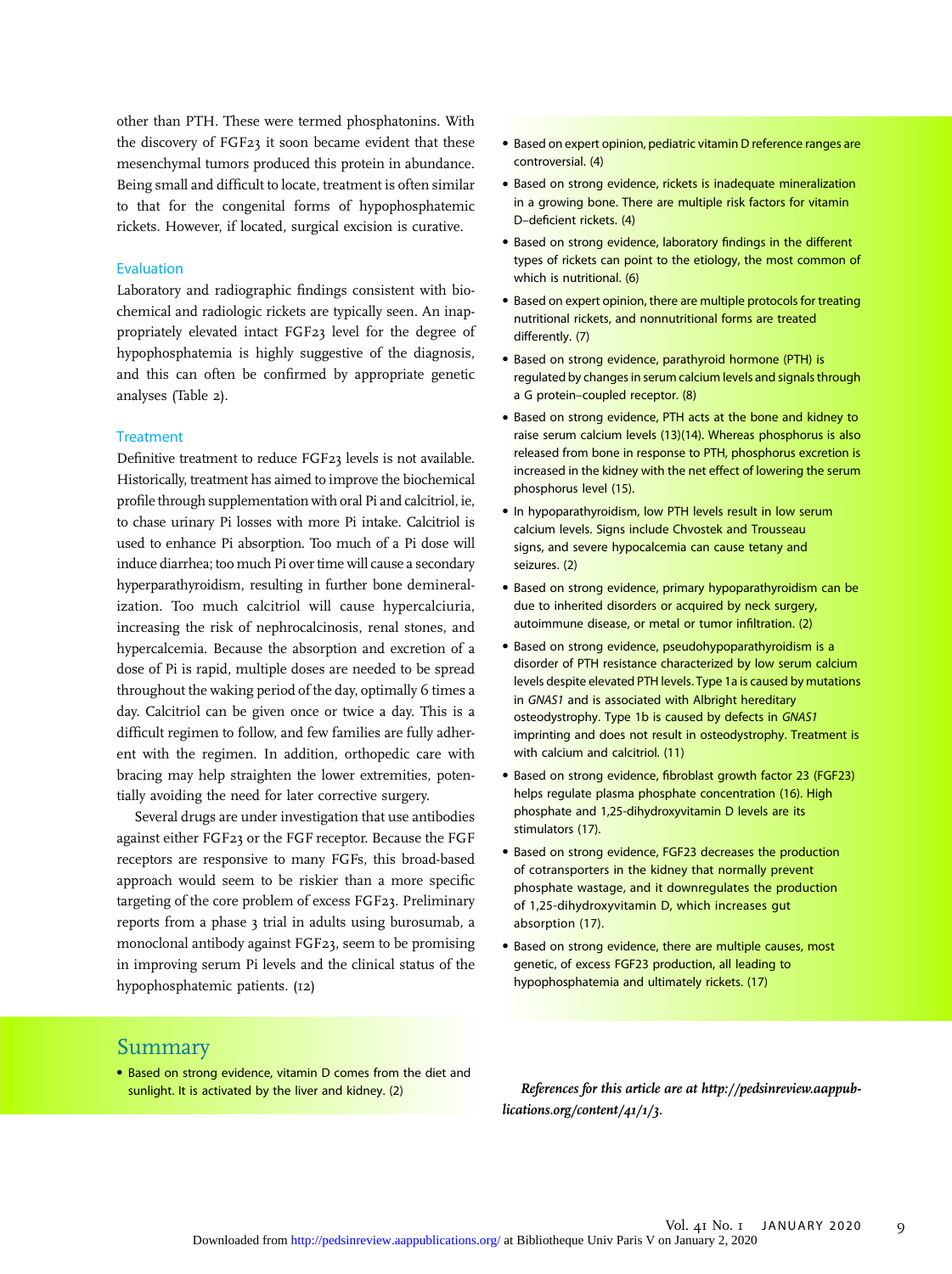# PIR Quiz

Individual CME quizzes are available via the blue CME link under the article title in the Table of Contents of any issue. To learn how to claim MOC points, go to: [http://www.aappublications.org/content/moc-credit.](http://www.aappublications.org/content/moc-credit)

- 1. You are caring for a 5-year-old boy who is brought to your office for a health supervision check. His mom states that she was recently diagnosed as having vitamin D deficiency. You decide to check a vitamin D level on the child. His level comes back at 18 ng/mL (44.9 nmol/L; reference range, 50–80 ng/mL [124.8–199.7 nmol/L]). His mother really does not want him to take medications even if it is vitamins, and she prefers to try homeopathic methods first. She asks how much sun exposure he should get to achieve sufficiency? Which of the following is the most appropriate length of time of midday summer sunlight exposure of sunscreen-free skin that you would recommend in this patient?
	- A. 5–10 minutes.
	- B. 20–30 minutes.
	- C. 45–55 minutes.
	- D. 60–70 minutes.
	- E. 70–90 minutes.
- 2. A 15-year-old boy comes to your office for a sports physical. He just finished summer football camp and is looking forward to starting the fall football season. His medical history is significant for anemia and seizures, for which he has been taking phenytoin and a multivitamin. His height and weight are at the 90th percentile, and his body mass index is 25. His blood pressure is 110/65 mm Hg. There is a strong family history of type 2 diabetes, hyperlipidemia, and hypertension. You decide to obtain some laboratory tests on him and find that his 25-hydroxyvitamin D level is 9 ng/mL (22.5 nmol/L; reference range, 20–50 ng/mL [49.9–124.8 nmol/L]). Which of the following is the most likely reason for this 25-vitamin D level?
	- A. Decreased sun exposure.
	- B. Light skin color.
	- C. Malabsorption.
	- D. Nutritional deficiency.
	- E. Seizure medication.

3. A 4-year-old boy, new to your practice, is brought by his parents for a health supervision visit. His developmental assessment shows that he is not using 3-word sentences, and he did not walk until he was 2 years of age. He is less than the 5th percentile for weight and height. Mom states that he often complains of pain in his legs but is able to walk without support. His mom follows a vegan diet and feeds him the same. She reports that he is a very picky eater. You obtain a 25-hydroxyvitamin D level, which is found to be 5 ng/mL (12.5 nmol/L; reference range, 20–50 ng/mL [49.9–124.8 nmol/L]). You order radiographs of his legs. Which of the following radiographic findings are most consistent with this diagnosis in this patient?

- A. Growth plate widening with metaphysis flaring and fraying.
- B. Focal bony lysis or cortical loss.
- C. Lesion in the metaphysis or diaphysis with a well-defined serpentiginous border.
- D. Multiple fractures in different stages of healing.
- E. Spiral fracture of the tibia.

REQUIREMENTS: Learners can take Pediatrics in Review quizzes and claim credit online only at: [http://](http://pedsinreview.org) [pedsinreview.org](http://pedsinreview.org).

To successfully complete 2020 Pediatrics in Review articles for AMA PRA Category 1 Credit<sup>TM</sup>, learners must demonstrate aminimum performance level of 60% or higher on this assessment. If you score less than 60% on the assessment, you will be given additional opportunities to answer questions until an overall 60% or greater score is achieved.

This journal-based CME activity is available through Dec. 31, 2022, however, credit will be recorded in the year in which the learner completes the quiz.



2020 Pediatrics in Review is approved for a total of 30 Maintenance of Certification (MOC) Part 2 credits by the American Board of Pediatrics (ABP) through the AAP MOC Portfolio Program. Pediatrics in Review subscribers can claim up to 30 ABP MOC Part 2 points upon passing 30 quizzes (and claiming full credit for each quiz) per year. Subscribers can start claiming MOC credits as early as October 2020. To learn how to claim MOC points, go to: [http://](http://www.aappublications.org/content/moc-credit) [www.aappublications.org/](http://www.aappublications.org/content/moc-credit) [content/moc-credit.](http://www.aappublications.org/content/moc-credit)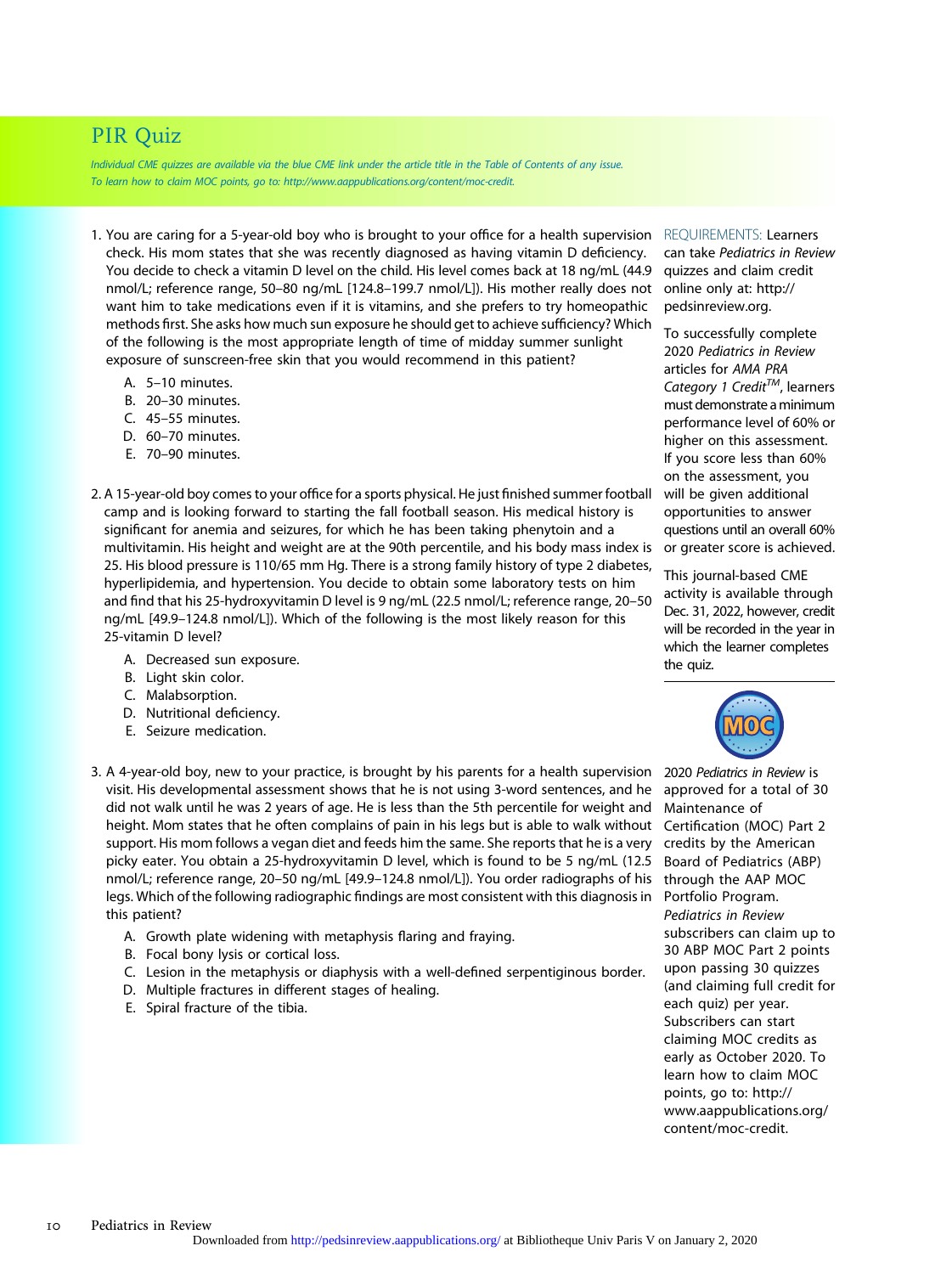- 4. You are evaluating a 2-month-old boy for new-onset transient seizures, muscle cramps, muscle spasms, and facial twitching. On physical examination you notice that he has hypertelorism, down-slanting eyes, low-set ears, a prominent nose with a squared nasal root, and micrognathia. Which of the following laboratory study results are most consistent with his symptoms and his underlying genetic disorder?
	- A. High PTH, high calcium.
	- B. High PTH, low calcium.
	- C. High PTH, normal calcium.
	- D. Low PTH, high calcium.
	- E. Low PTH, low calcium.
- 5. A 5-year-old boy is brought to your clinic for evaluation of new-onset fatigue. Initial laboratory studies show a serum phosphorous level of 2 mg/dL (0.7 mmol/L). On physical examination he is small for age but otherwise a normal child. A diet recall reveals that he is a picky eater and eats only chicken nuggets, cheese, and beans. Based on this patient's clinical and laboratory findings and on your knowledge of the 3 hormones that are largely responsible for phosphate homeostasis in humans, you speculate that his fibroblast growth factor 23 hormone is likely activated. Which of the following are the most likely alterations in serum phosphorous and calcitriol levels to result from an elevated fibroblast growth factor 23 hormone level in this patient?
	- A. High serum phosphorous, high calcitriol.
	- B. High serum phosphorous, low calcitriol.
	- C. High serum phosphorus, normal calcitriol.
	- D. Low serum phosphorous, high calcitriol.
	- E. Low serum phosphorous, low calcitriol.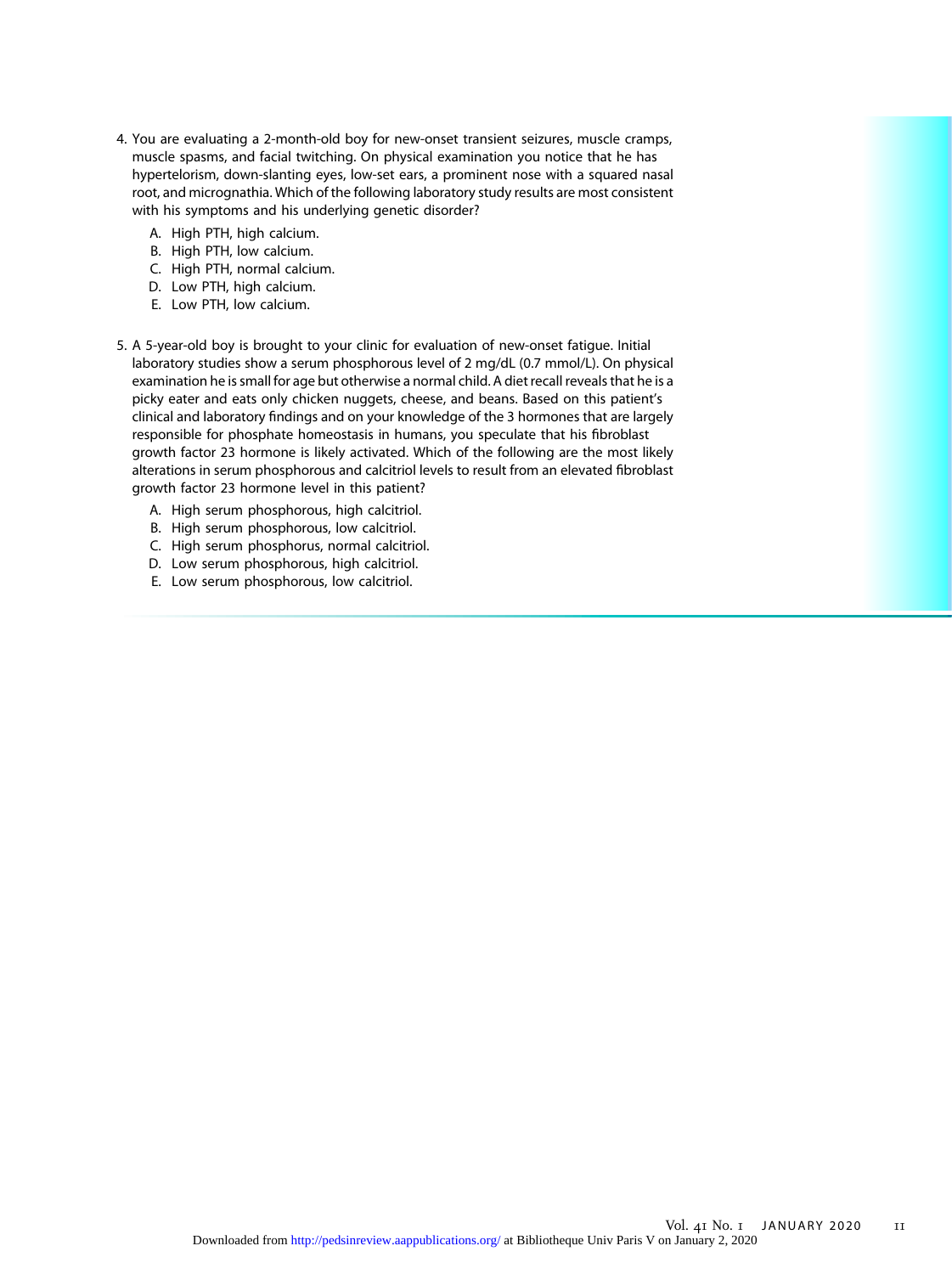# **Fibroblast Growth Factor 23 Calcium and Phosphate Hormones: Vitamin D, Parathyroid Hormone, and**

DOI: 10.1542/pir.2018-0065 *Pediatrics in Review* 2020;41;3 Lisa Underland, Morri Markowitz and Robert Gensure

| <b>Updated Information &amp;</b><br><b>Services</b><br><b>References</b> | including high resolution figures, can be found at:<br>http://pedsinreview.aappublications.org/content/41/1/3<br>This article cites 16 articles, 0 of which you can access for free at:<br>http://pedsinreview.aappublications.org/content/41/1/3.full#ref-list-1                                                                         |
|--------------------------------------------------------------------------|-------------------------------------------------------------------------------------------------------------------------------------------------------------------------------------------------------------------------------------------------------------------------------------------------------------------------------------------|
| <b>Subspecialty Collections</b>                                          | This article, along with others on similar topics, appears in the<br>following collection(s):<br><b>Endocrinology</b><br>http://classic.pedsinreview.aappublications.org/cgi/collection/endocri<br>nology_sub<br><b>Metabolic Disorders</b><br>http://classic.pedsinreview.aappublications.org/cgi/collection/metabo<br>lic disorders sub |
| <b>Permissions &amp; Licensing</b>                                       | Information about reproducing this article in parts (figures, tables) or<br>in its entirety can be found online at:<br>https://shop.aap.org/licensing-permissions/                                                                                                                                                                        |
| <b>Reprints</b>                                                          | Information about ordering reprints can be found online:<br>http://classic.pedsinreview.aappublications.org/content/reprints                                                                                                                                                                                                              |